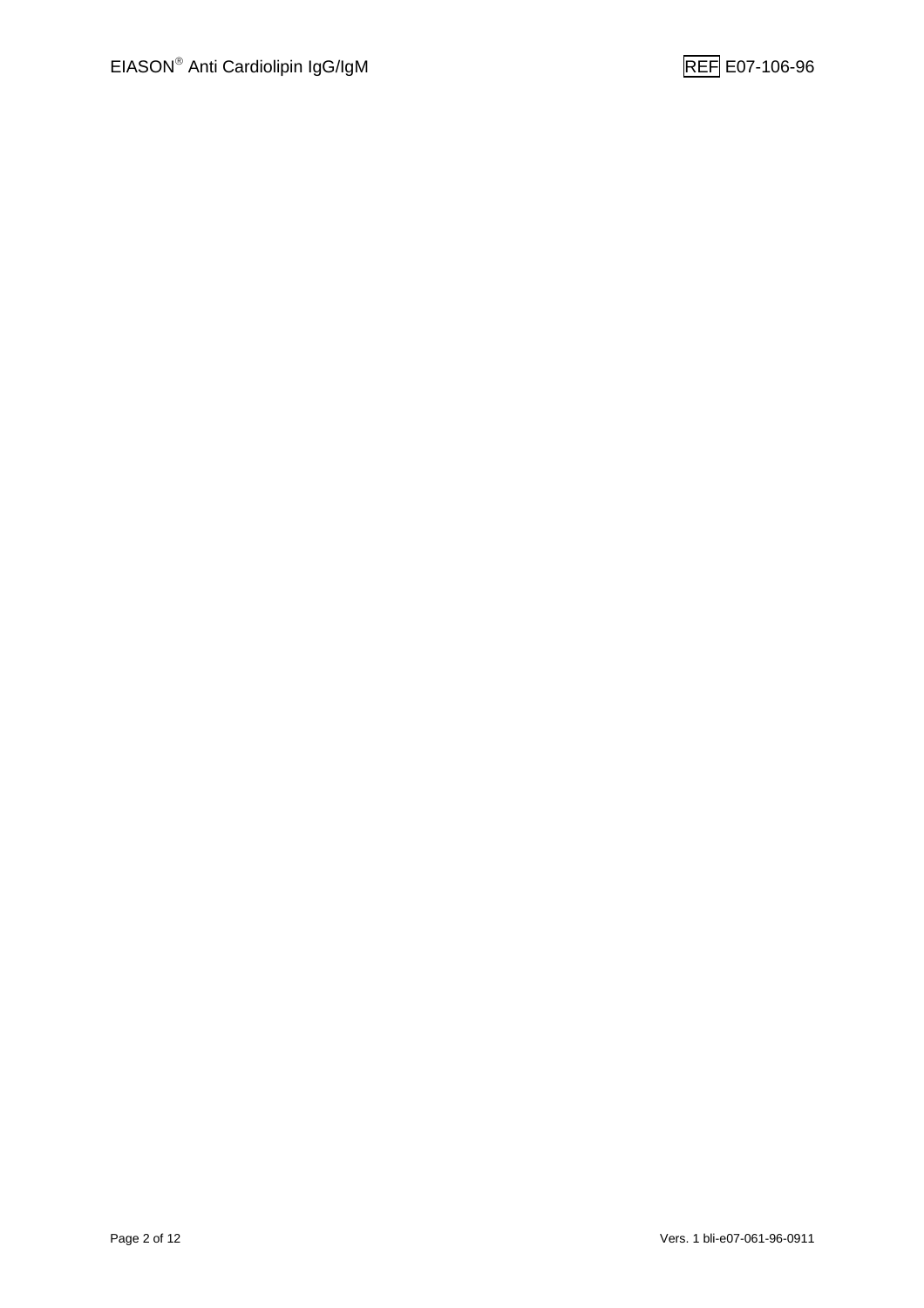#### **Used IFU-Symbols**

| <b>Symbol</b>             | <b>English</b>                | <b>Symbol</b>                | <b>English</b>                 |
|---------------------------|-------------------------------|------------------------------|--------------------------------|
| <b>IVD</b>                | In vitro diagnostic<br>device | <b>BU</b>                    | Sample Buffer                  |
| <b>REF</b>                | Order number                  | <b>CONJG</b><br><b>CONJM</b> | Conjugate IgG<br>Conjugate IgM |
|                           | Product of                    | <b>WASH</b>                  | <b>Wash Buffer</b>             |
| 8 °C<br>$2^{\circ}C$      | Storage                       | <b>LOT</b>                   | <b>Batch code</b>              |
| $\boldsymbol{\mathsf{C}}$ | <b>European Conformity</b>    | <b>SUB</b>                   | Substrate                      |
|                           | Expiry date                   | <b>STOP</b>                  | <b>Stop Solution</b>           |
| CAL A - F                 | Calibrators                   | <b>PC</b>                    | <b>Positive Control</b>        |
| <b>MPL</b>                | microplate                    | <b>NC</b>                    | <b>Negative Control</b>        |

#### **Intended Use**

For in-vitro use only.

The EIASON® Anti Cardiolipin IgG/IgM kit is an enzymeimmunoassay intended for the quantitative determination of IgG and IgM class autoantibodies against cardiolipin in human serum or plasma. Results are to be used as an aid in the determination of an increased risk of thrombosis in patients with Systemic Lupus Erythematosus (SLE) or lupus-like disorders. Indication for determination of anti-Cardiolipin antibodies: SLE, Thrombosis, Thrombocytopenia, Cerebral Ischemia, Chorea, Epilepsy, Recurrent Abortion, Intrauterine Death.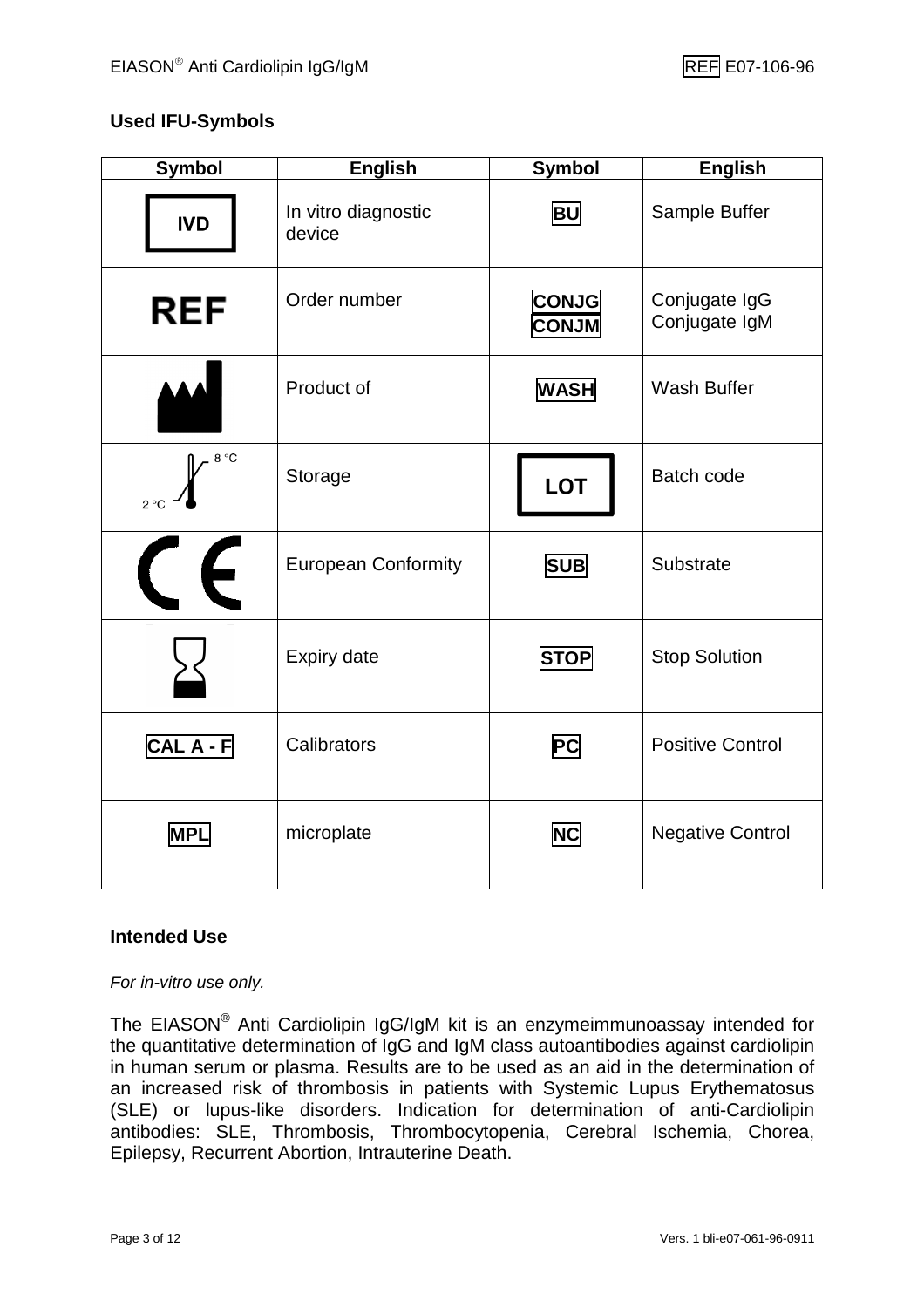#### **Assay principle**

Highly purified cardiolipin is bound to microwells saturated with β2-glycoprotein I. Antibodies against these antigens, if present in diluted serum or plasma, bind to the respective antigen. Washing of the microwells removes unspecific serum and plasma components. Horseradish peroxidase (HRP) conjugated anti-human IgG and IgM immunologically detect the bound patient antibodies forming conjugate/antibody/antigen complex. Washing of the microwells removes unbound conjugate. An enzyme substrate in the presence of bound conjugate hydrolyzes to form a blue color. The addition of an acid stops the reaction forming a yellow endproduct. The intensity of this yellow color is measured photometrically at 450 nm. The amount of colour is directly proportional to the concentration of IgG resp. IgM antibodies present in the original sample.

#### **Warnings and Precautions**

The EIASON $^{\circledR}$  Anti Cardiolipin IgG/IgM kit is for in vitro diagnostic use only and is not for internal use in humans or animals. This product must be used strictly in accordance with the instructions set out in the Package Insert. IASON will not be held responsible for any loss or damage (except as required by statute) caused, arising out of non-compliance with the instructions provided.

CAUTION: this kit contains material of human and/or animal origin. Handle kit reagents as if capable of transmitting an infectious agent.

Source material from Human origin which is used in this kit was tested and found negative for HbsAG and HIV as well as for HCV antibodies. However, since there is no diagnostic procedure that excludes these agents with 100 percent certainty all components should be handled as potentially hazardous material.

Appropriate precautions and good laboratory practices must be used in the storage, handling and disposal of the kit reagents. Disposal of kit reagents should be in accordance with local regulations.

#### **Shelf Life and Storage of Reagents**

This kit is stable until the stated expiry date if stored as specified. Upon receipt, store all reagents at 2-8°C.

#### **Storage and preparation of serum samples**

Sera to be analysed should be assayed soon after separation or stored, preferably in aliquots, at or below -20°C. Repeated freezing and thawing or increases in storage temperature must be avoided. Incorrect storage of serum samples can lead to loss of autoantibody activity.

Do not use lipaemic or grossly haemolysed serum samples.

When required, thaw test sera at room temperature and mix gently to ensure homogeneity.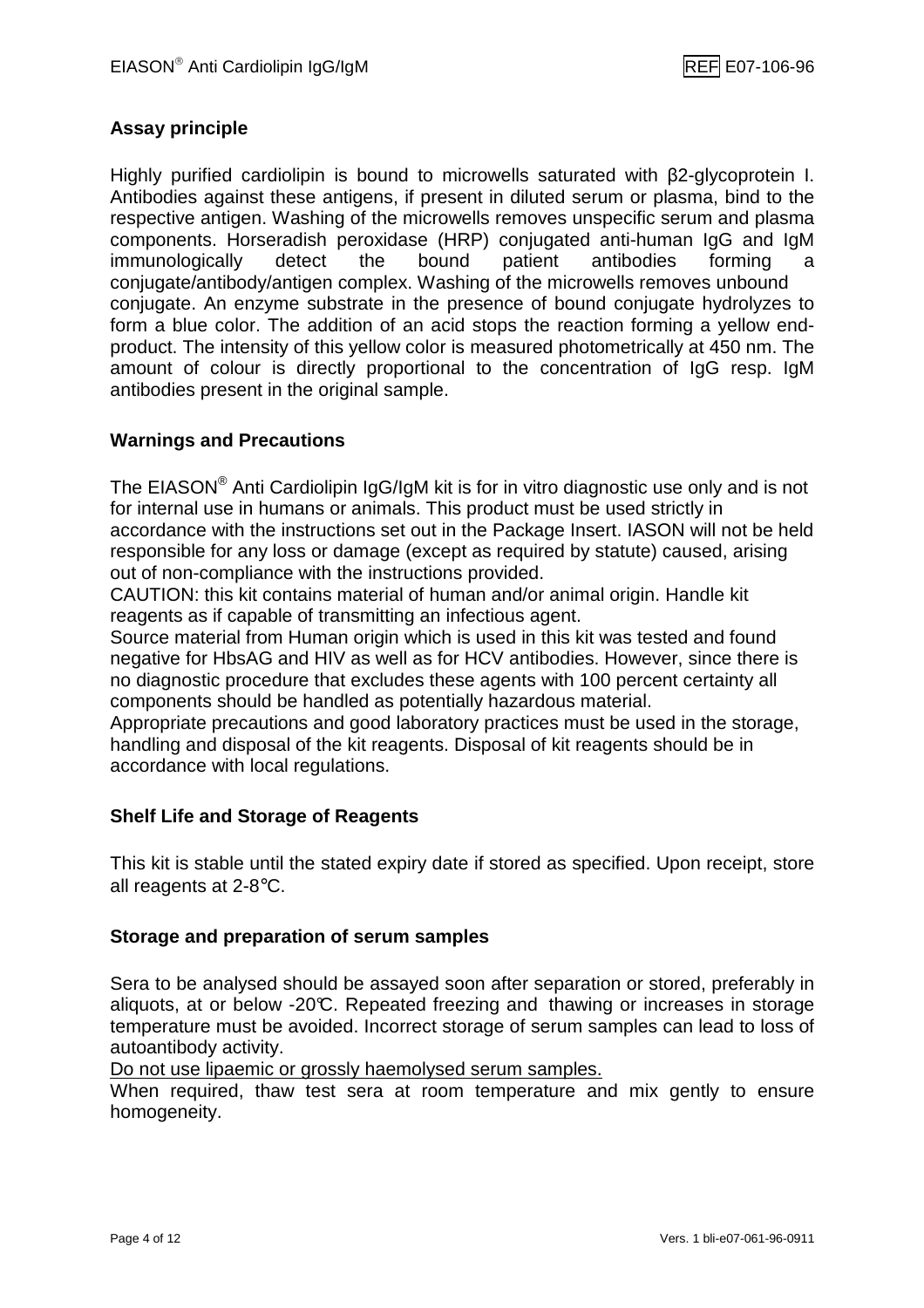#### **Materials provided**

Allow all reagents 1-9 to reach room temperature before use.

- 1. MPL Divisible mircroplate consisting of 12 modules of 8 wells each, coated with highly purified bovine cardiolipin and saturated with B2-Glycoprotein I. Ready to use. Before opening the packet of strip wells, allow it to stand at room temperature (20-25°C) for at least 30 minutes. After opening, keep any unused wells in the original foil packet (reseal with adhesive tape) and in the self-seal plastic bag with the desiccant provided. Store at 2-8°C and use within 3 months. However, we recommend that strip wells are used on the same day the foil packet is opened. A frame for holding the wells during assays is also provided.
- 2. CAL A F Combined Calibrators with IgG and IgM class Anti-Cardiolipin antibodies in a serum/buffer matrix (PBS, BSA,  $NaN<sub>3</sub> < 0.1$ % (w/w)) containing: IgG (0; 7.5; 15; 30; 60 and 120 U/ml) and IgM (0; 0.5; 10; 20; 40 and 80 U/ml), exact concentrations see label of each vial, ready to use, 1.5 ml each.
- 3. PC NC Positive and Negative Control in a serum/buffer matrix (PBS, BSA,  $NaN<sub>3</sub> < 0.1$  % (w/w)), exact concentrations see label of each vial, ready to use, 1.5 ml each, 2 vials.
- 4. BU Sample buffer, 1 vial, 20 ml, (TRIS, NaN $_3$  < 0.1 % (w/w)), yellow, concentrate 5 x, dilute the vial with distilled water to a final volume of 100 ml prior to use. Stable at 2-8°C for at least 30 days after preparation or until the expiration date printed on the label.
- 5. CONJG Enzyme Conjugate solution (PBS, Proclin  $300 < 0.5$  % (v/v)), light red, containing polyclonal rabbit anti-human IgG, labelled with horseradish peroxidise, ready to use, 1 vial, 15 ml.
- 6. CONJM Enzyme Conjugate solution (PBS, Proclin  $300 < 0.5$  % (v/v)), light red, containing polyclonal rabbit anti-human IgM, labelled with horseradish peroxidise, ready to use, 1 vial, 15 ml.
- 7. SUB Peroxidase substrate (tetramethyl benzidine; TMB; 15 ml ready to use).
- 8. STOP Stop solution (contains acid; 15 ml ready to use).
- 9. WASH wash solution (PBS, NaN<sub>3</sub> < 0.1 % (w/w)), concentrate 50 x. Dilute the vial with distilled water to a final volume of 1000 ml prior to use. Stable at 2- 8°C for at least 30 days after preparation or until the expiration date printed on the label.

#### **Materials required but not provided in the kit**

- Pipettes capable of dispensing 10, 100 and 1000 µl
- Vortex Mixer
- Distilled water
- ELISA plate reader suitable for 96 well formats and capable of measuring absorbances at 450 and 405 nm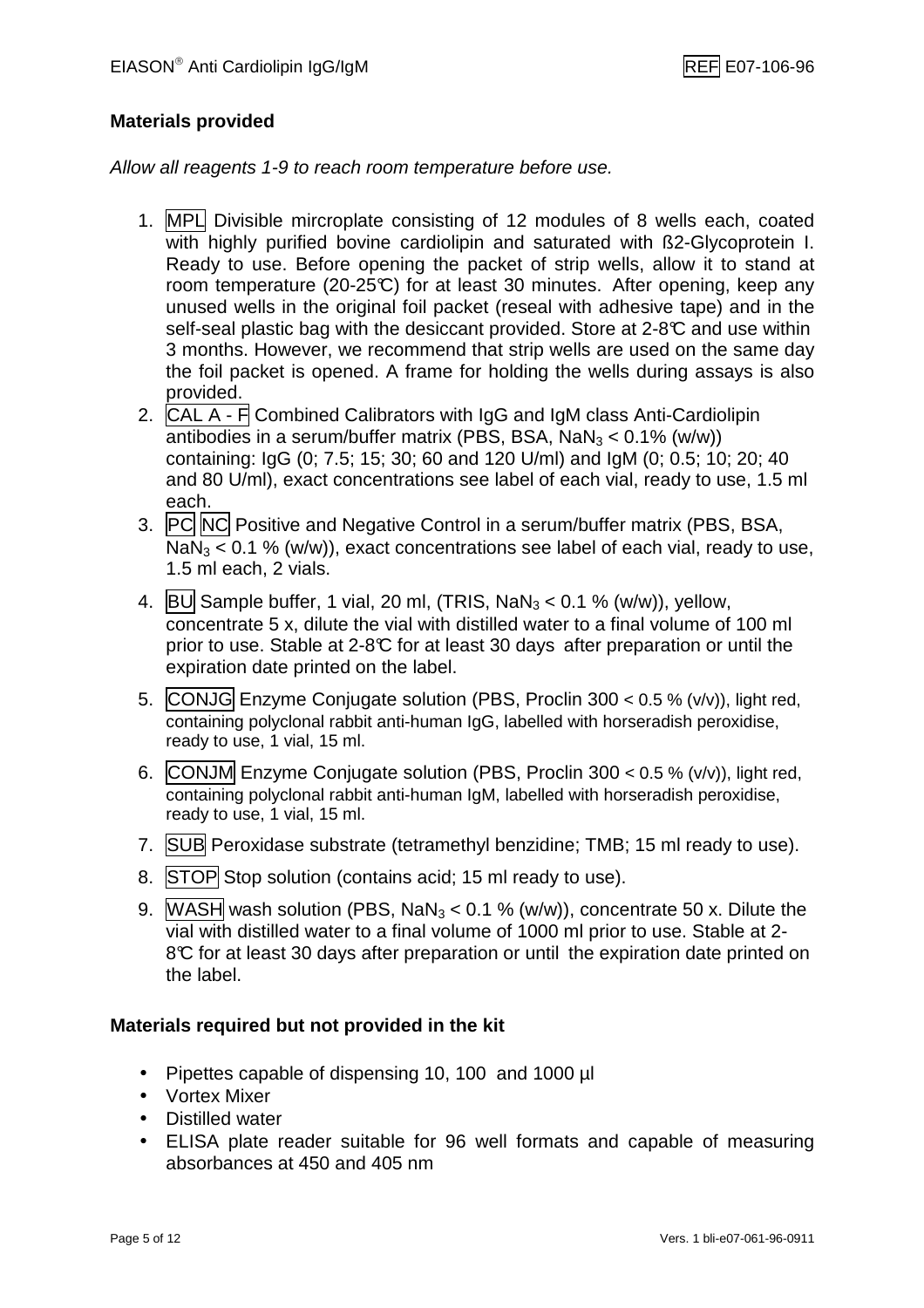#### **Assay procedure**

Calculate the number of individual MPL wells needed for the assay. Allow all the reagents supplied including the appropriate number of strips to reach room temperature, fit the number of strip wells required firmly into the frame provided. Kit controls should always be included in each assay run.

- 1. Dilute all samples 1:100 with BU before assay. Therefore combine 10 µl of sample with 990  $\mu$ l of  $\overline{BU}$  in a polystyrene tube. Mix well.
- 2. Pipette 100 µl of  $\overline{CAL A F}$   $\overline{PC}$   $\overline{NC}$  and diluted test sera into the wells (in duplicate).
- 3. Incubate for 30 minutes at room temperature (20-25°C).
- 4. Discard the samples by briskly inverting the frame of strip wells over a suitable receptacle. Wash 3 times with 300 µl WASH per well and each time tap the inverted wells gently on a clean dry absorbent surface to remove any droplets of wash buffer.
- 5. Pipette carefully 100 µl either CONJG or CONJM into each well.
- 6. Incubate for 15 minutes at room temperature (20-25°C).
- 7. Discard the CONJG or CONJM by briskly inverting the wells over a suitable receptacle, wash 3 times with WASH as described under point 4.
- 8. Pipette carefully 100 µl of SUB into each well.
- 9. Incubate for 15 minutes at room temperature (20-25°C).
- 10. Stop the substrate reaction by careful addition of 100  $\mu$  of STOP to each well (this will cause the blue colour to turn yellow) and shake the plate for about 5 seconds on a plate shaker to ensure uniformity of the solution in each well. It is most important to ensure that the substrate incubation time (i.e. time from addition of SUB to addition of STOP) is the same for each well.
- 1. Measure the absorbance of each well at 450 nm and 405 nm for overrange filter (reference 620 – 650 nm) within 5 minutes after adding the stop solution.

or fully automated on:

- $\triangleright$  **IASON**<sup>®</sup> PersonalLab
- $\triangleright$  **IASON**<sup>®</sup> Quardette
- > **IASON<sup>®</sup> Gladiator**

#### **Quality Control**

EIASON $^{\circledR}$  Anti Cardiolipin IgG/IgM test is only valid if the optical density at 450 nm for Negative Control  $\overline{NC}$  and Positive Control  $\overline{PC}$  as well as for the  $\overline{CAL}$  A-F complies with the respective range indicated on the Quality Control Certificate enclosed to each test kit. If any of these criteria is not fulfilled, the results are invalid and the test should be repeated.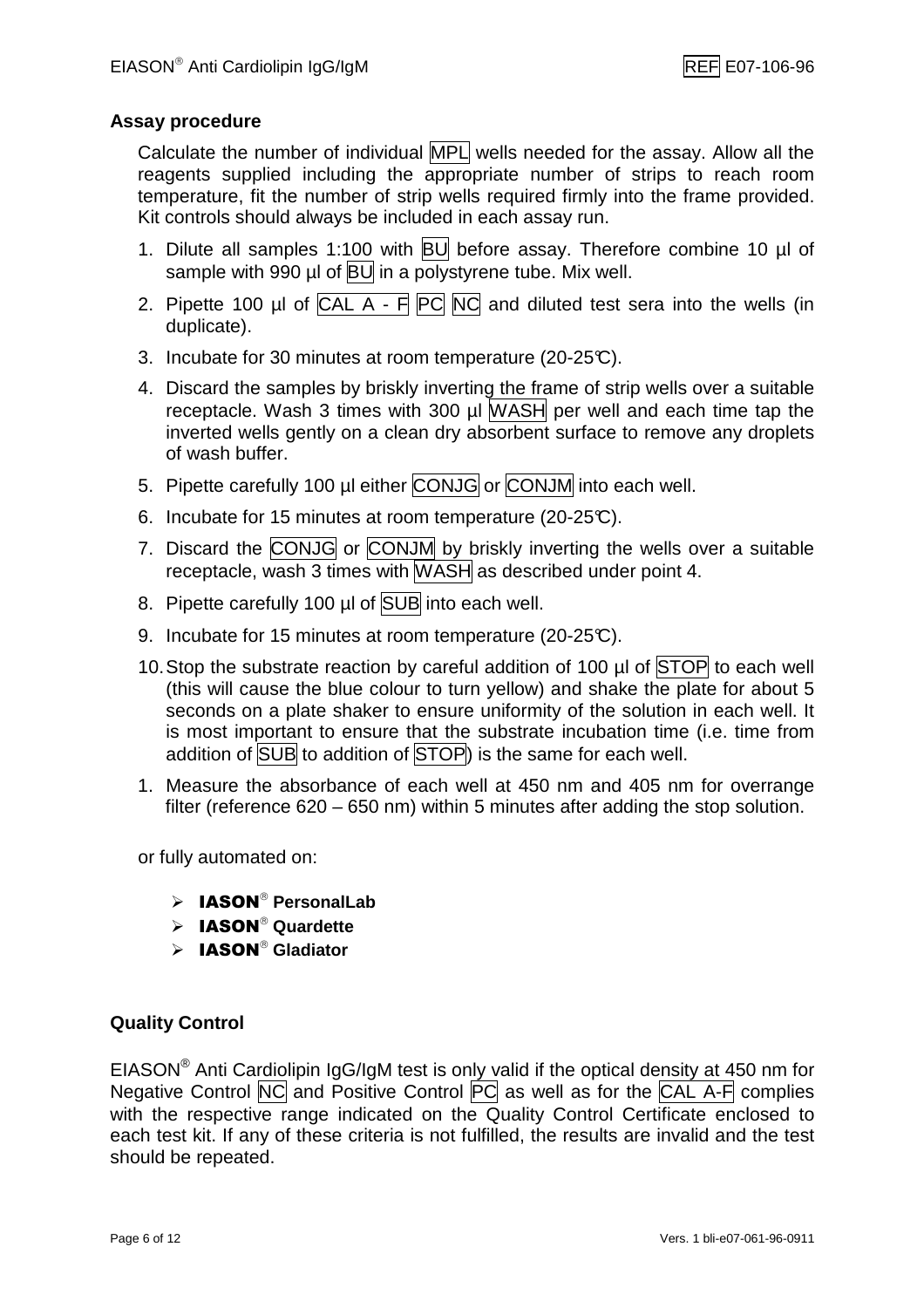#### **Calculation of Results**

For EIASON® Anti Cardiolipin IgG/IgM kit a 4-Parameter-Fit with lin-log coordinates for optical density and concentration is recommended.

#### **Sample Assay Data**

 $\overline{\Gamma}$ 

Typical results obtained with EIASON® Anti Cardiolipin Screen IgG/IgM:

|  |  | 0.0                                                                                    | $\Omega$                                                                                                                                                                                                                   |
|--|--|----------------------------------------------------------------------------------------|----------------------------------------------------------------------------------------------------------------------------------------------------------------------------------------------------------------------------|
|  |  |                                                                                        | $\overline{7}$                                                                                                                                                                                                             |
|  |  |                                                                                        | $\Omega$                                                                                                                                                                                                                   |
|  |  |                                                                                        | -3                                                                                                                                                                                                                         |
|  |  |                                                                                        | 3                                                                                                                                                                                                                          |
|  |  |                                                                                        | 0                                                                                                                                                                                                                          |
|  |  | $0.050$ $0.050$ $0.050$ $0.1$ $0.1$ $0.1$<br>$0.322$ $0.300$ $0.311$ $7.8$ $7.0$ $7.4$ | OD 1 OD 2 Mean C1 C2 Mean decl. Conc. CV %<br>7.5<br>0.520 0.519 0.520 15.32 15.2 15.2 15.0<br>0.803 0.824 0.814 29.2 30.5 29.9 30.0<br>1.226 1.191 1.209 61.6 58.2 59.9 60.0<br>1.640 1.637 1.638 120.5 119.9 120.2 120.0 |

#### **Expected Values**

|          | IgG U/ml |
|----------|----------|
| Normal   | < 10     |
| Positive | ≥ 10     |
|          |          |
|          | IgM U/ml |
| Normal   | 7 >      |
| Positive | ≥ 7      |

It´s recommended that each laboratory establishes its own normal and pathological ranges of serum Anti-Cardiolipin. The values should be regarded as guidelines only

#### **PERFORMANCE CHARACTERISTICS**

#### **Parallelism**

Selected sera containing IgG and IgM-antibodies were diluted with sample buffer and assayed in the EIASON® Anti Cardiolipin IgG/IgM kit.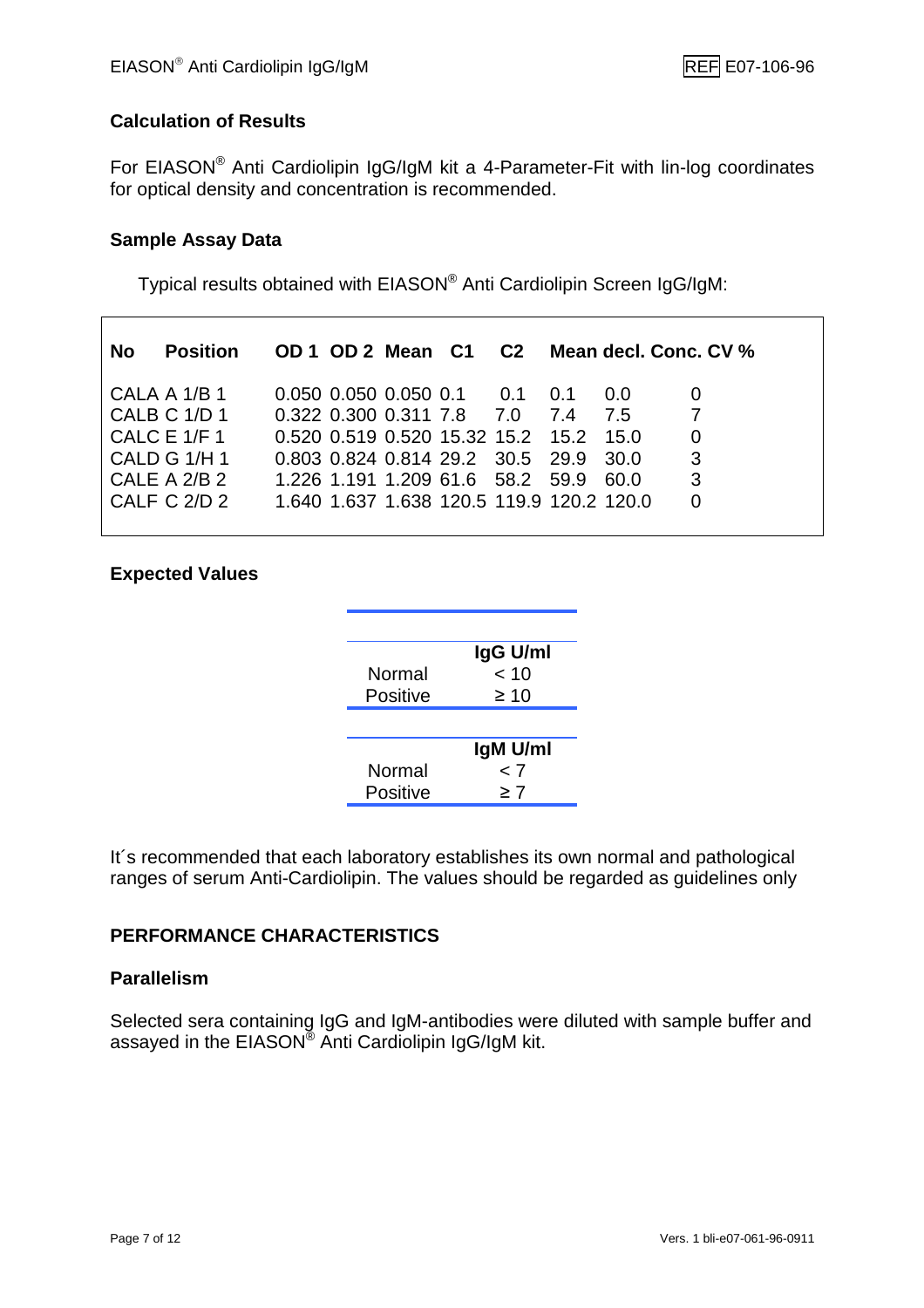| Anti-Cardiolipin | Sample         | <b>Dilution</b> | Observed<br>(U/ml) | Expected<br>(U/ml) | O/E  |
|------------------|----------------|-----------------|--------------------|--------------------|------|
| lgG              | 1              | 1:200           | 126.7              |                    |      |
|                  |                | 1:400           | 63.7               | 63.4               | 100% |
|                  |                | 1:800           | 32.9               | 31.7               | 104% |
|                  |                | 1:1600          | 14.1               | 15.8               | 89%  |
|                  |                | 1:3200          | 7.2                | 7.9                | 91%  |
| IgG              | $\overline{2}$ | 1:100           | 112.3              |                    |      |
|                  |                | 1:200           | 56.1               | 56.2               | 101% |
|                  |                | 1:400           | 25.0               | 28.1               | 89%  |
|                  |                | 1:800           | 12.0               | 14.0               | 86%  |
|                  |                | 1:1600          | 6.0                | 8.6                | 86%  |
| IgM              | 3              | 1:100           | 55.0               |                    |      |
|                  |                | 1:200           | 27.0               | 27.5               | 98%  |
|                  |                | 1:400           | 13.0               | 13.8               | 94%  |
|                  |                | 1:800           | 6.4                | 6.9                | 93%  |
| IgM              | $\overline{4}$ | 1:200           | 46.5               |                    |      |
|                  |                | 1:400           | 23.2               | 23.3               | 100% |
|                  |                | 1:800           | 10.9               | 11.6               | 94%  |
|                  |                | 1:1600          | 5.2                | 5.8                | 90%  |
|                  |                | 1:3200          | 2.8                | 2.9                | 97%  |

#### **Precision (Reproducibility)**

Statistics for coefficients of variation (CV) were calculated for each of four samples from the results of 24 determinations in a single run for Intra-Assay precision. Run-torun precision was calculated from the results of 5 different runs with 6 determinations each: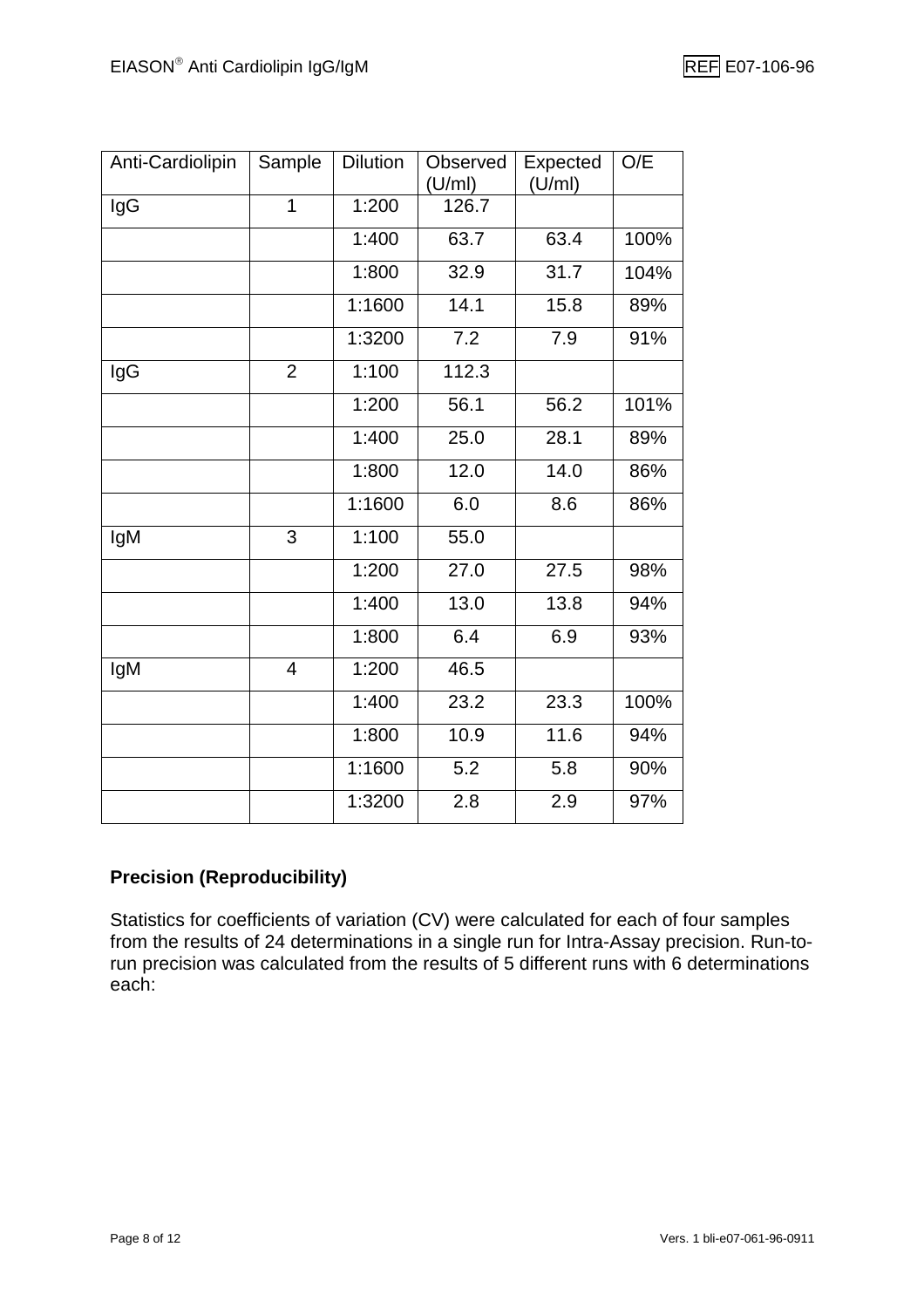| <b>IgG</b>                 | Intra-Assay        |       | <b>IgG</b>                 | Inter-<br>Assay       |       |
|----------------------------|--------------------|-------|----------------------------|-----------------------|-------|
| <b>Sample</b><br><b>No</b> | Mean (U/ml)        | CV(%) | <b>Sample</b><br><b>No</b> | <b>Mean</b><br>(U/ml) | CV(%) |
| 1                          | 29.1               | 5.4   | 1                          | 32.9                  | 3.8   |
| $\overline{2}$             | 62.5               | 5.8   | $\overline{2}$             | 70.9                  | 2.5   |
| 3                          | 109.4              | 4.1   | 3                          | 118.3                 | 2.7   |
| <b>IgM</b>                 | <b>Intra-Assay</b> |       | <b>IgM</b>                 | Inter-                |       |
|                            |                    |       |                            | <b>Assay</b>          |       |
| <b>Sample</b>              |                    |       |                            |                       |       |
|                            | Mean (U/ml)        | CV(%) | <b>Sample</b>              | <b>Mean</b>           | CV(%) |
| <b>No</b>                  |                    |       | <b>No</b>                  | (U/ml)                |       |
|                            | 8.4                | 3.7   |                            | 10.3                  | 3.4   |
| $\overline{2}$             | 40.1               | 4.5   | $\overline{2}$             | 47.0                  | 3.3   |

#### **Assay precision and sensitivity**

| Analytical sensitivity IgG: | $1.0$ U/ml |
|-----------------------------|------------|
| Analytical sensitivity IgM: | $0.5$ U/ml |

#### **Specifity**

The microplate is coated with highly purified Cardiolipin and human β2-Glycoprotein I. Special coating processes, developed by the manufacturer guarantee for the native immunogenic structure of Cardiolipin after immobilisation on the solid phase. The Anti-Cardiolipin test kits are specific only for autoantibodies against Cardiolipin or to the complex of Cardiolipin and β2-Glycoprotein I. No cross reactivity was observed to anti-DNA antibodies and those types of antibodies occurring in Syphilis.

#### **Calibration**

The assay system is calibrated against the internationally recognised reference sera from E.N. Harris, Louisville, and the IgG specific reference material IRP 97/656 and HCAL/EY2C9.

#### **LIMITATIONS OF PROCEDURE**

The EIASON® Anti Cardiolipin IgG/IgM is a diagnostic aid. A definite clinical diagnosis should not be based on the results of a single test, but should be made by the physician after all clinical and laboratory findings have been evaluated.

#### **INTERFERING SUBSTANCES**

No interference has been observed with haemolytic (up to 1000 mg/dL), lipemic (up to 3 g/dL triglycerides) or bilirubin (up to 40 mg/dL) containing sera. Nor have any interfering effects been observed with the use of anticoagulants. However for practical reasons it is recommended that grossly hemolyzed or lipemic samples should be avoided.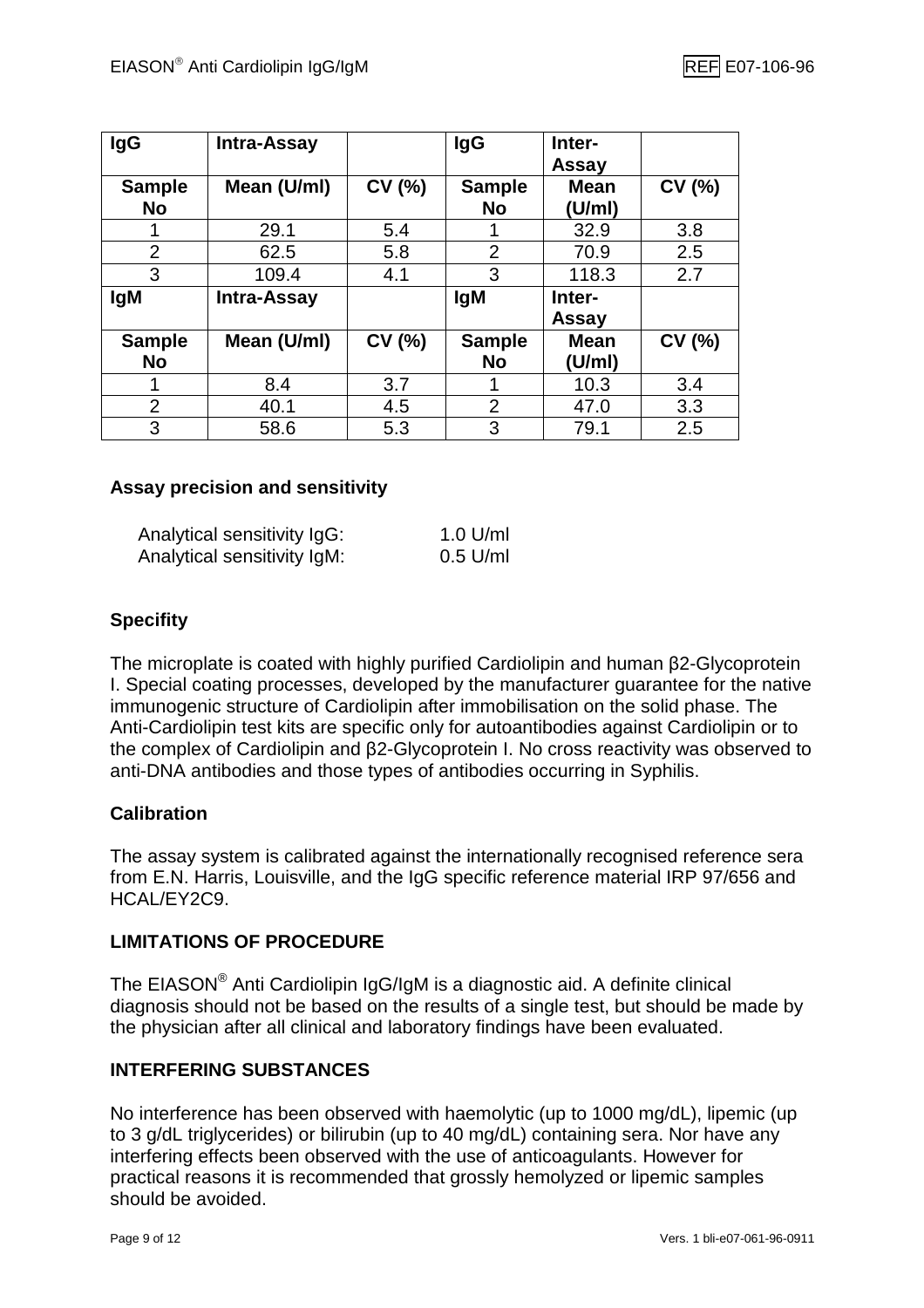#### **Useful publications**

- ◊ Luzzana, C., M. Gerosa, P.Riboldi, and P.L. Meroni. Update on the antiphospholipid syndrome .
- ◊ J. Nephrol., 2002, 15:342-348.
- ◊ Brandt, J.T., D.A.Triplett,B.Alving, and I.M. Scharrer.Criteria for the diagnosis of lupus anti-coagulants: an update
- ◊ [Review].Thromb. Haemost., 1995, 74:1185-1190.
- ◊ Khalili, A. and Cooper, R.C. A study of immune responses to Myelin and Cardiolipin in patients with Systemic
- ◊ Lupus Erythematosus (SLE). Clin. Exp. Immunol., 1991, 85:365-372.
- ◊ Hughes, G.R.V., Harris,E.N. and Gharavi, A.E.The Anticardiolipin Syndrome. J. Rheumatol. 1986; 13, 3: 486 - 489.
- ◊ Molina, J.F., S. Gutierrez-Urena, J. Molina, O.Uribe, S. Richards, C. De Ceulaer, C. Garcia, W.A. Wilson,
- ◊ A.E.Gharavi, and L.R. Espinoza.Variability of anticardiolipin antibody isotype distribution in 3 geographic
- ◊ populations of patients with systemic lupus erythematosus. J. Rheumatol., 1997, 24:291-296.
- ◊ Sinico,R.A.,B.Bollini,E.Sabadini,L.Di Toma,and A.Radice.The use of laboratory tests in diagnosis and monitoring of
- ◊ systemic lupus erythematosus. J. Nephrol., 2002, 6:S20-27.
- ◊ Domke, N. and Siegert, G. Phospholipidantikörper und ihre klinische Bedeutung. Zeitschrift für Klinische Medizin 1988; Heft 16: 1399 – 1401.